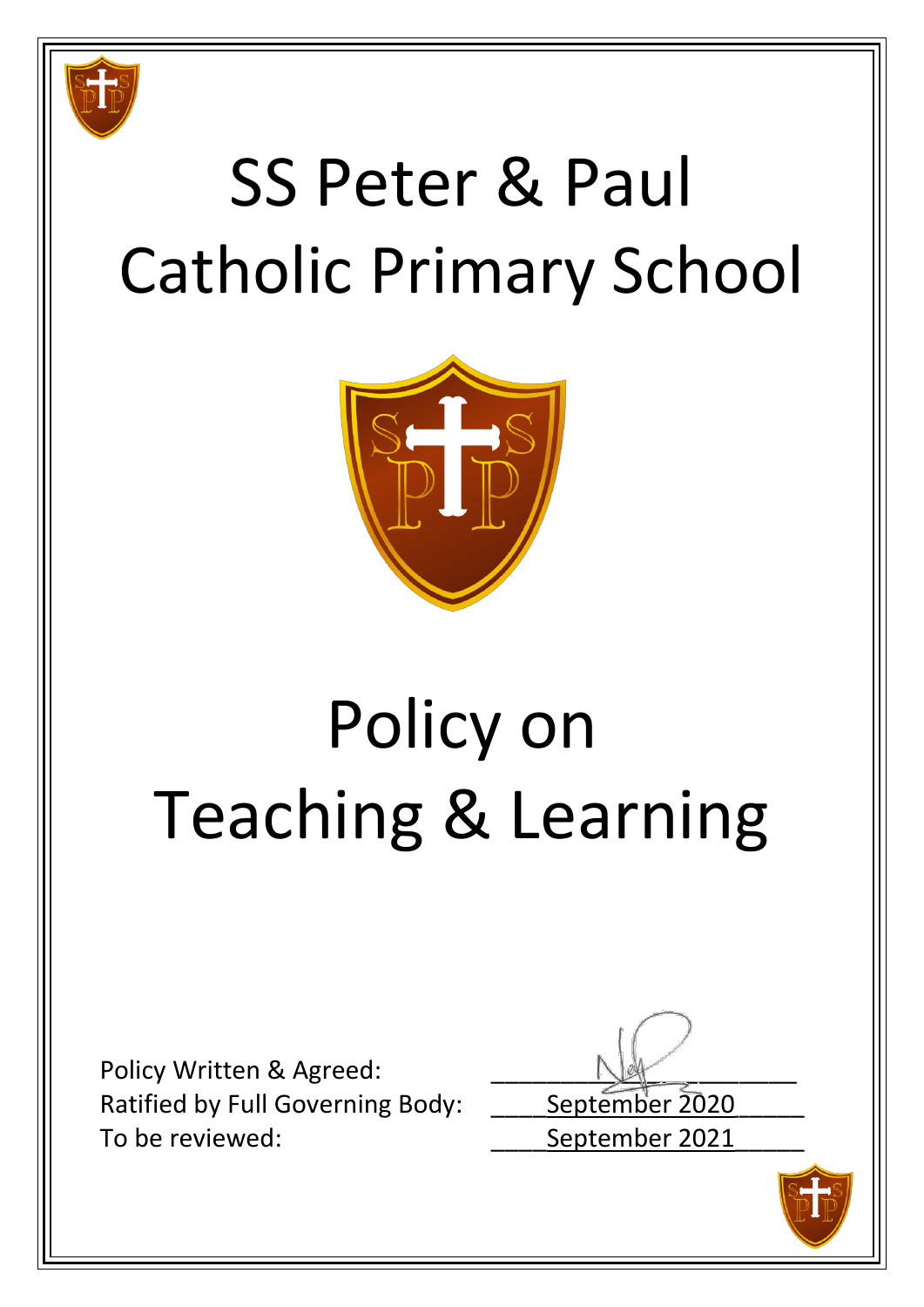# **SS Peter & Paul Whole School Policy on Teaching & Learning**

This Teaching & Learning policy:-

- reflects the consensus of opinion of the whole staff;
- was discussed, written and agreed by the whole staff;
- has been approved by the Governing body.

The implementation and ownership of this policy is the responsibility of the whole staff.

The overall accountability and effectiveness of the policy will be the responsibility of the Head Teacher and Senior Leadership Team.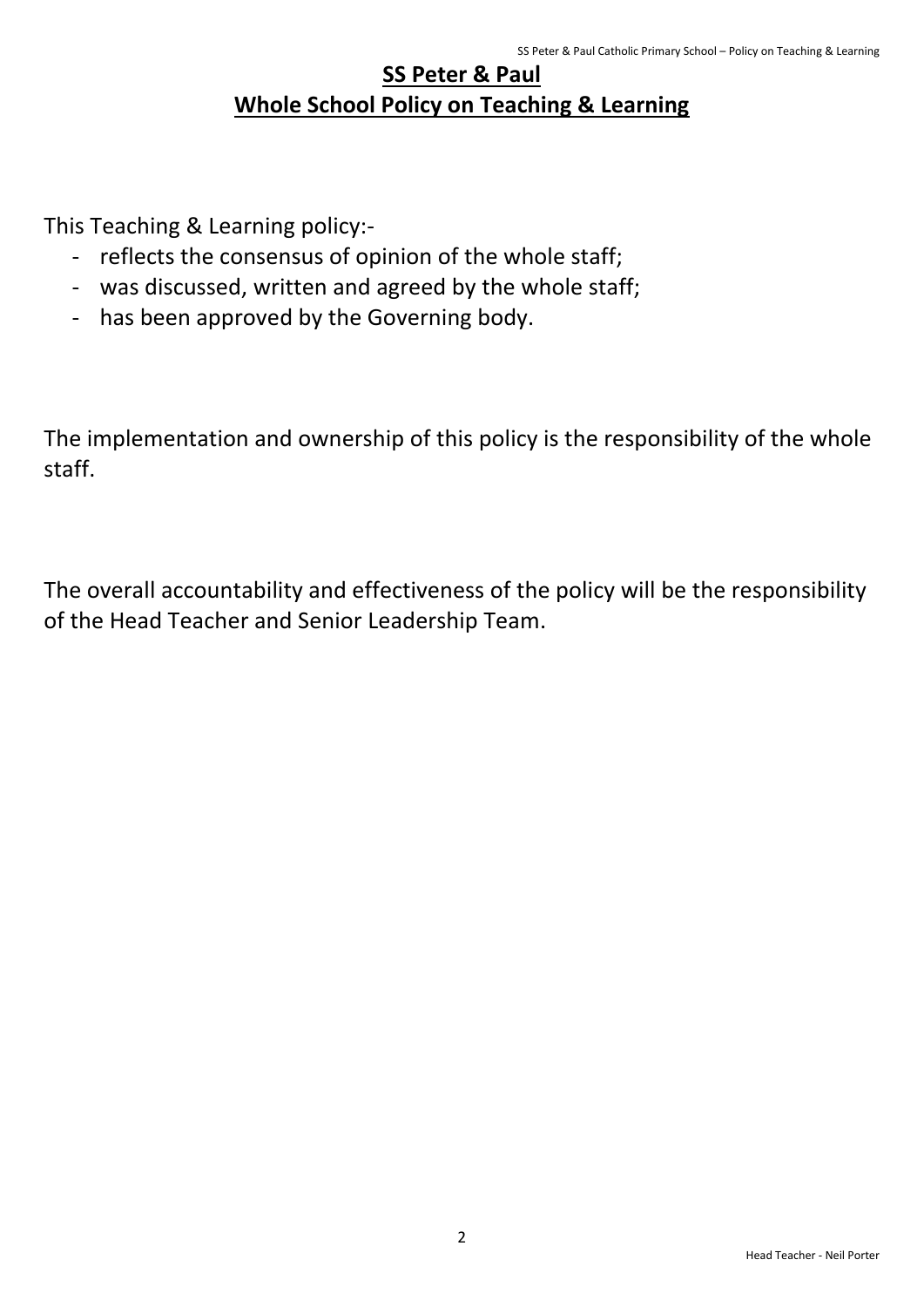At SS Peter & Paul Catholic Primary School we provide all staff with a passion to provide the highest quality teaching and learning for our children. We believe that it is our mission to teach, live and learn as God intended to ensure we live our lives as God wanted us to; highlighted in our mission statement lead line: We live and learn in the light of Christ.

## **1.0 INTRODUCTION**

**1.1** At SS Peter & Paul Catholic Primary School we believe in the concept of life-long learning and the idea that both adults and children learn new things every day. We maintain that learning should be a rewarding experience for everyone and should be enjoyable. Through our teaching we equip our children with the skills, knowledge and understanding necessary to be able to make informed choices about the important things in their lives. We believe that appropriate teaching and learning experiences help shape our children, and instil values that will help children to grow up to lead happy and rewarding lives.

### **2.0 OVERALL AIMS**

- **2.1** This policy aims to promote high quality teaching and learning, acknowledging that we all learn in different ways and at a different pace. We aim to provide a rich and varied learning experience that allows children to develop their skills and abilities to their full potential. Through our teaching we aim to:
	- Maximise children's learning potential.
	- Enable children to become confident, resourceful, enquiring and independent learners.
	- Encourage creativity, enthusiasm, enjoyment, motivation, independence and co-operation.
	- Develop children's self-esteem and help them build positive relationships with others.
	- Develop children's self-respect and encourage the respect of ideas, attitudes, values and feelings of others.
	- Show tolerance and respect for all cultures, promoting positive attitudes towards others and their possessions.
	- Work with other schools in order to share good practice and moderation of assessment.
	- Encourage children to learn to trust God for every aspect of their lives and their learning.

### **3.0 KEY PRINCIPLES OF EFFECTIVE HIGH QUALITY TEACHING**

- **3.1** At SS Peter & Paul we expect every teacher to be a good teacher, no pupil deserves less. The requirements outlined in the National Standards for Teachers sets out these expectations and we consider these to be the key principles of high quality teaching:
	- Provide a broad, balanced and exciting curriculum in line with statutory requirements.
	- To set high expectations for all pupils.
	- To insist on high standards of behaviour to ensure learning isn't interrupted.
	- To talk regularly with children about their learning and listen to them.
	- To ensure pupils know the learning objective and how they know if they have achieved that objective.
	- To be knowledgeable and clear about what we are teaching.
	- To reflect on our practice and challenge our own thinking.
	- To ensure teachers have a clear picture of their pupils' knowledge, skills and their level of understanding.
	- To differentiate classroom activities to ensure all children become successful learners.
	- To meet the needs of all learners through varied teaching strategies.
	- To deliver purposeful lessons with appropriate pace and challenge.
	- To link lessons to real life situations, problems and other cross curricular subjects.
	- To use open-ended, challenging and probing questions.
	- To continually assess, both formally and informally, the attainment of our pupils.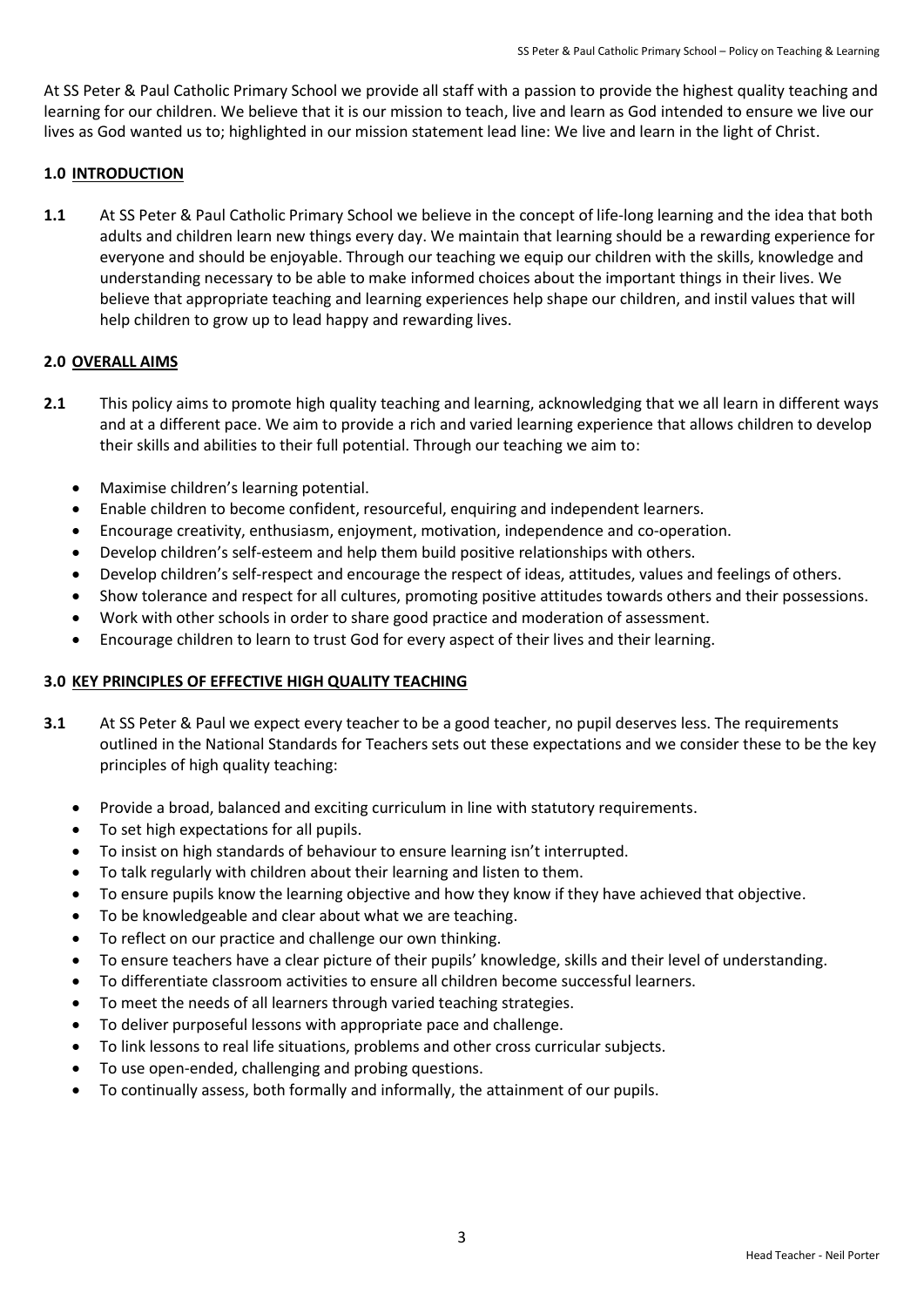- **3.2** We use our knowledge of the children's attainment to enhance our teaching by:
	- Continually monitoring and assessing pupil progress to ensure that all tasks set are appropriate to each child's level of ability. (Assessment for Learning informing planning and differentiation)
	- Planning work for children with Special Educational Needs, incorporating Individual Education Plan (IEP) targets.
	- Close partnership with parents and all members of staff involved in the learning process.

#### **4.0 KEY PRINCIPLES OF EFFECTIVE HIGH QUALITY LEARNING**

- **4.1** We believe high quality learning is reflected in the outcomes of the education experienced by our pupils and this is evident in their attainment and progress. High quality learning is achieved when pupils are:
	- Enthusiastic, attentive, responsive, engaged, on task and enjoying their experience.
	- Talking confidently and asking appropriate, inquisitive questions.
	- Confident to ask for help and support.
	- Aware of their achievements and know what they need to do to improve.
	- Knowledgeable about their learning.
	- Producing good quality work to a high standard.
	- Develop skills and ability to work independently and collaboratively.
- **4.2** We are committed to providing challenge for all learners in order to enable them to succeed and reach the highest level of personal and academic achievement possible. Pupils will achieve this if we allow them to learn in a variety of ways with differentiated activities as we acknowledge that pupils learn at different rates and have different interests and abilities.
- **4.3** We want to develop children to be resilient and excited learners who understand the need for challenge to progress. We want to develop a curriculum that provides effective challenge and a learning environment where children are encouraged to take risks, make mistakes and work hard to succeed.
- **4.4** We offer opportunities for children to learn in different ways that may involve the use of varied seating arrangements, these include:
	- Independent work.
	- Paired work.
	- **•** Group work.
	- Whole-class work.
	- Investigation and problem solving.
	- Independent and group research.
	- Asking and answering questions.
	- Debates, role-plays and oral presentations.
	- Watching and responding to live drama and musical presentations.
	- Creative activities, designing and making activities.
	- Use of technology.
	- Outdoor work and visits to places of educational interest.
	- Use of audio visual resources.
	- Use of games.
	- Participation in physical activity.
- **4.5** As a result of incorporating these learning techniques, there is an understanding that not all work needs to be recorded in books. Some evidence may be recorded in the 'Class Learning Journal' in the form of photographs, post-its, brainstorms and/or annotated worksheets.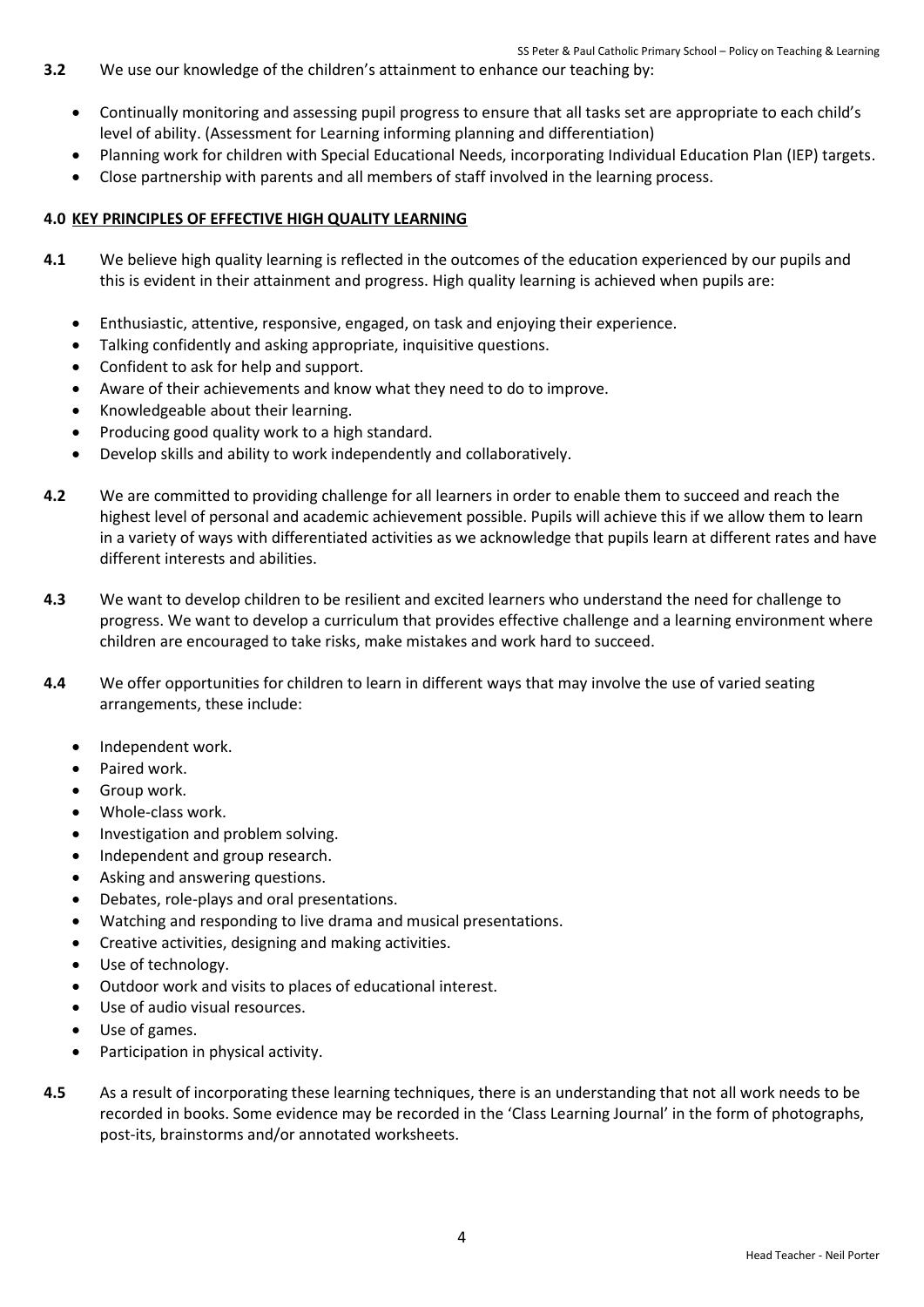#### **5.0 CURRICULUM PLANNING EXPECTATIONS**

- **5.1** The National Curriculum is taught according to current legislation and incorporated into our School Curriculum which is taught through a creative, topic based approach. The School Curriculum is organised through long, medium and short-term plans. We ensure all our plans:
	- Meet statutory requirements for the National Curriculum, RE and Collective Worship Curriculum and SMSC.
	- Are inclusive ensuring equality of access and opportunity for all pupils.
	- Are shared with parents via Termly Study Plans and the school website to encourage a learning partnership.
- **5.2 Long Term Plans** *(Subject Leaders at Start of Year)* present an overview of the curriculum for each year group, by half-term for the academic year and are reviewed annually by the Senior Leadership Team and Curriculum Subject Leaders. These are prepared by Subject Leaders deciding the specific order of progression and rationale behind this at the start of each year.
- **5.3 Medium Term Plans** *(Class Teachers, Term by Term)* are designed to ensure continuity and progression in pupils' learning. They give a more detailed overview of topics taught and cross-curricular coverage. These are prepared by Class Teacher's using the Long Term Plan for guidance, showing a series of lessons over a half-term block. These are monitored by Subject Leaders, checking coverage, progression and challenge then made available to parents in the form of a 'Termly Study Plan' and these are also published on the school website.
- **5.4 Short Term Plans** *(Class Teachers, Weekly)* are produced for the weeks teaching and learning, giving details of which lessons are being taught and the Learning Objective for each lesson. There is no expectation to provide detailed individual lesson plans for the Senior Leadership Team, however, teachers must have a clear structure and purpose to their lessons which supports the progression expected to achieve the Medium Term Planning goals. Class Teachers must share their Short Term Planning with Subject Leaders and Senior Leadership Team via the Staff Shared Area. They must produce:
	- o A weekly timetable of objectives in each subject for that week
	- o A weekly RE plan for the 2 lessons that week
	- o A weekly plan for English
	- o A weekly plan for Mathematics

### **6.0 CLASSROOM LEARNING ENVIRONMENTS**

- **6.1** We believe that a stimulating environment sets the climate for learning. An exciting classroom atmosphere promotes independence, risk-taking and high quality work from the children. As a school, our learning environment will:
	- Promote the independent use of resources.
	- Make Learning Objectives specific and challenging for all pupils.
	- Ensure all pupils know exactly what they are going to learn and what is expected by the end of the lesson.
	- Focus on what the children are *learning*, not what they are *doing*. ("By the end of today's lesson you will all know/be able to/have an understanding of…")
	- Include Success Criteria or Steps to Success when appropriate.
	- Encourage self and peer assessment of work against the Learning Objective and Steps to Success.
	- Provide opportunities for pupils to question, think, share and talk with a partner.
	- Use questioning effectively to inspire and engage pupils.
	- Demand high expectations of behaviour to ensure an effective learning behaviour is established.
	- Stimulate pupils through classroom display.
	- Ensure all children have the opportunity to display their best work for others to see.
	- Use space effectively and ensure the layout accommodates movement.
	- Have resources easily accessible to aid learning.
	- Encourage children to be creative independent learners.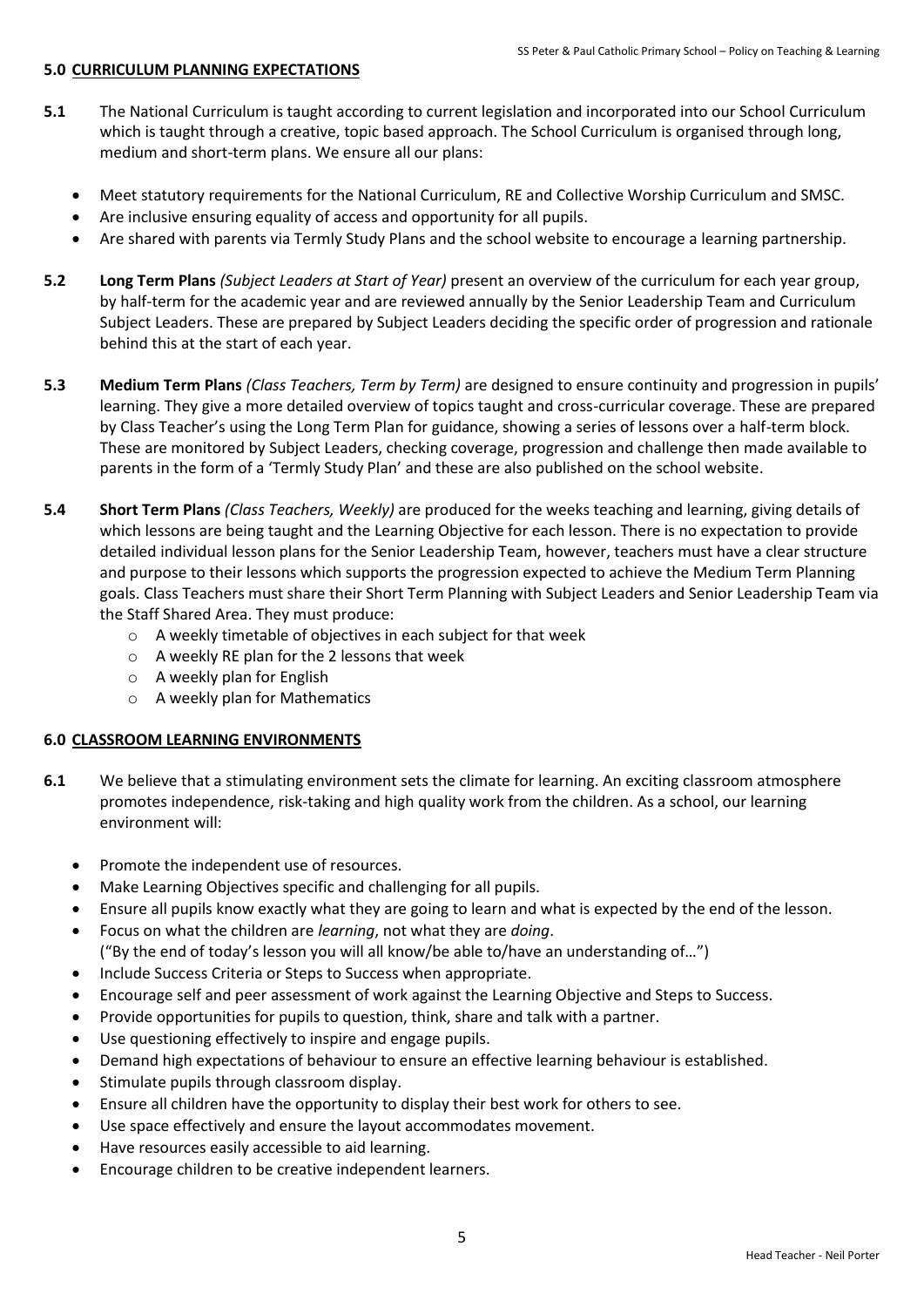- **6.2** Additions to the classroom environment include:
	- A focused prayer area.
	- Prayers of the day displayed.
	- School Mission Statement.
	- 'Working Walls' when required.

#### **7.0 SUPPORT STAFF**

- **7.1** Teaching Assistants and Support Staff are highly valued at SS Peter & Paul. Teaching Assistants are deployed in line with the needs of the school, individual staff requirements and the school budget. We aim to make the best use of assistant's strengths and aim to support their professional development.
- **7.2** The main responsibility of teaching assistants and support staff is to work with individual or small groups of children, to support the learning in the lesson and focus on facilitating children in achieving the lesson objective. Teachers and teaching assistants need to communicate effectively, discussing the learning objective and the desired learning outcomes and expectations for the children. *Be active, not passive*. Also, assisting in the preparation of resources, displays around the classroom and the storage of materials.

#### **8.0 ROLES AND RESPONSIBILITIES**

#### **The Role of the Governing Body**

- **8.1** The Governing Body determine, support, monitor and review the school policies and curriculum. In particular they:
	- Delegate responsibility to the Head Teacher for the day to day curriculum, teaching and learning.
	- Support the use of appropriate teaching strategies by allocating resources effectively.
	- Ensure the buildings and premises are best used to support successful teaching and learning.
	- Monitor the teaching and learning in school by conducting termly 'Governor Learning Walks'.
	- Monitor the effectiveness of teaching and learning in terms of raising pupil attainment.
	- Ensure that Performance Management and staff development promote quality teaching and learning.
	- Participate in the School Improvement Plan and Self-Evaluation process.

### **The Role of the Head Teacher and Senior Leadership Team**

- **8.2** The Head Teacher and Senior Leadership Team will:
	- Monitor the quality of teaching and learning across the school.
	- Monitor the performance of teachers against the National Standards for Teachers and Performance Management objectives.
	- Provide opportunities for professional development and training.
	- Monitor the performance of pupils by analysing data and discussion with class teachers.
	- Assess the impact on consistency of the teaching and learning experience across the whole school.
	- Report to Governors on the effectiveness and impact of the teaching and learning policy.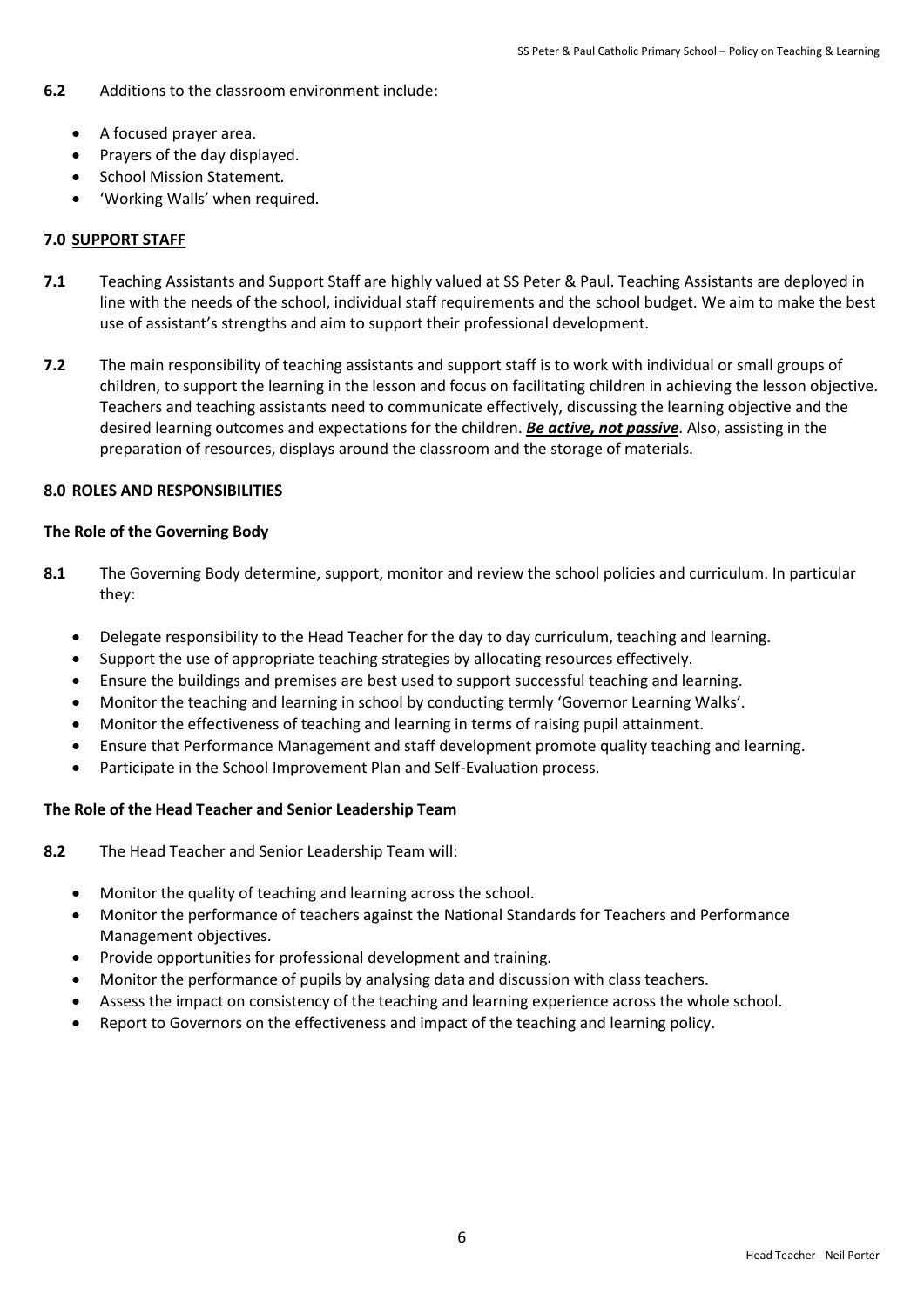#### **The Role of the Parents**

- **8.3** We believe that parents have a fundamental role to play in helping children to learn, it needs to be a partnership. Parents will:
	- Have access to this teaching and learning policy via the school website.
	- Be encouraged to support their child and engage with school.
	- Be encouraged to work as a volunteer in school.
	- Be asked to participate in surveys and questionnaires to help with school improvement.
	- Ensure regular and punctual attendance.
	- Not take holidays in term time.
	- Encourage effort and achievement.
	- Encourage the completion of homework and return it to school.
	- Support the school Code of Conduct and Behaviour Policy by signing the Home School Agreement.
	- Ensure the school uniform policy is supported, including the rule regarding fashion hairstyles.
	- Be encouraged to take an active part in the life of the school by attending;
		- o School and Parish Masses
		- o Parents consultation evenings and open evening
		- o Class assemblies
		- o School concerts
		- o Social and fundraising events

#### **The Role of the Pupils**

**8.4** SS Peter & Paul pupils will be encouraged to be effective learners by being:

- Enthusiastic, attentive and responsive
- Confident
- Knowledgeable about their learning
- Aware of their achievements and targets necessary for improvement.
- **8.5** The pupils at SS Peter & Paul have a voice, which is listened to and valued, through the School Council and they will be involved in:
	- School Improvement initiatives and ideas.
	- Organising meetings to discuss the effectiveness of the teaching and learning within the school.
	- Collecting the thoughts of their class mates on ways in which to improve the school.